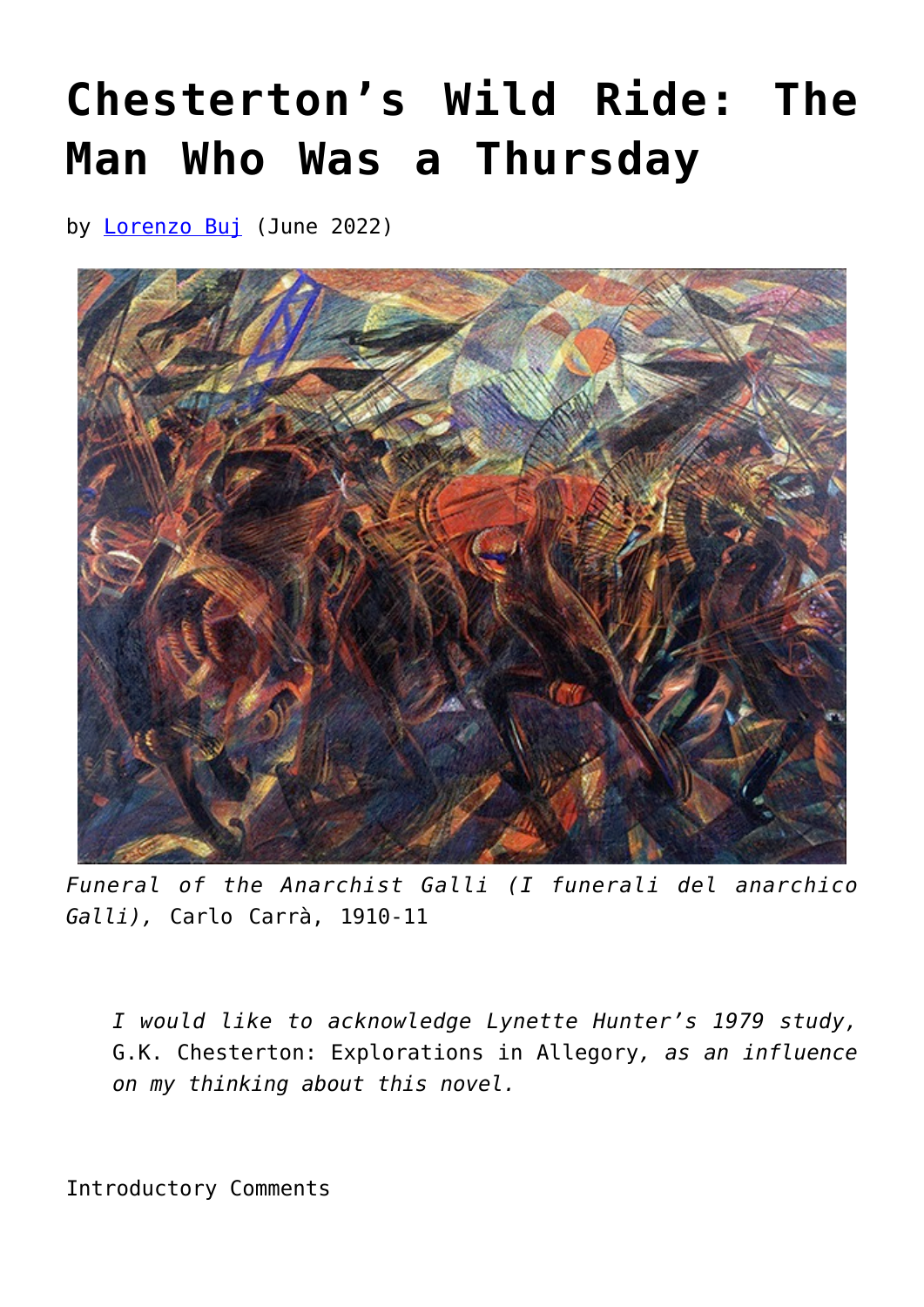What is this book? A shrewd subterfuge? A precise, proto-Dadaist entertainment? A wild, self-subverting farce? Maybe all these and more: a theological comedy, small-d *divine*, happy in its ending and therefore fully obedient to the laws of genre? Yes, certainly the latter, and thereby also an exploded proverb (*Man proposes, God disposes*), a cliché writ so fantastically large that it balloons into a runaway allegory on how a monstrously obese, anarchic God outplots everyone. But "God" isn't easy to characterize, and this novel doesn't seem to be intended as a Sabbatarian theophany. Chesterton himself addressed the issue on the eve of his death in 1936, declaring *The Man Who Was Thursday* (1908) "a very melodramatic sort of moonshine" and urging it not be mistaken for "a serious description of the Deity." An error, readily correctible, if only his readers would bother looking to the plain sense of its subtitle: *A Nightmare*.

So there we have it: the dreamscape concept is key, to use an undergraduate colloquialism. But so too is the question of *Weltanschauung*, to borrow a term from that same German philosophical tradition that Chesterton's narrator mocks so unapologetically. Written at a time when Chesterton's own worldview was "unsettled," the novel was intended to evoke "the world of wild doubt and despair which the pessimists were generally describing at that date." That date being the thirty- or forty-year period running from the Franco-Prussian war to the novel's year of publication, time broad enough to include all manner of insurrectionists: cold-eyed Comteans and real-life Bazarovs, anarchists and materialists, flailing nihilists and methodical revolutionaries—for whom Hegel, and Schopenhauer, and Marx, and Nietzsche had prepared the way. It is this extra-diegetic montage of names and types, this keening horde of intellectual and actual dynamiters that overhang the book's depiction of the "purely intellectual conspiracy" that "would threaten the very existence of civilization" (Chapter 4).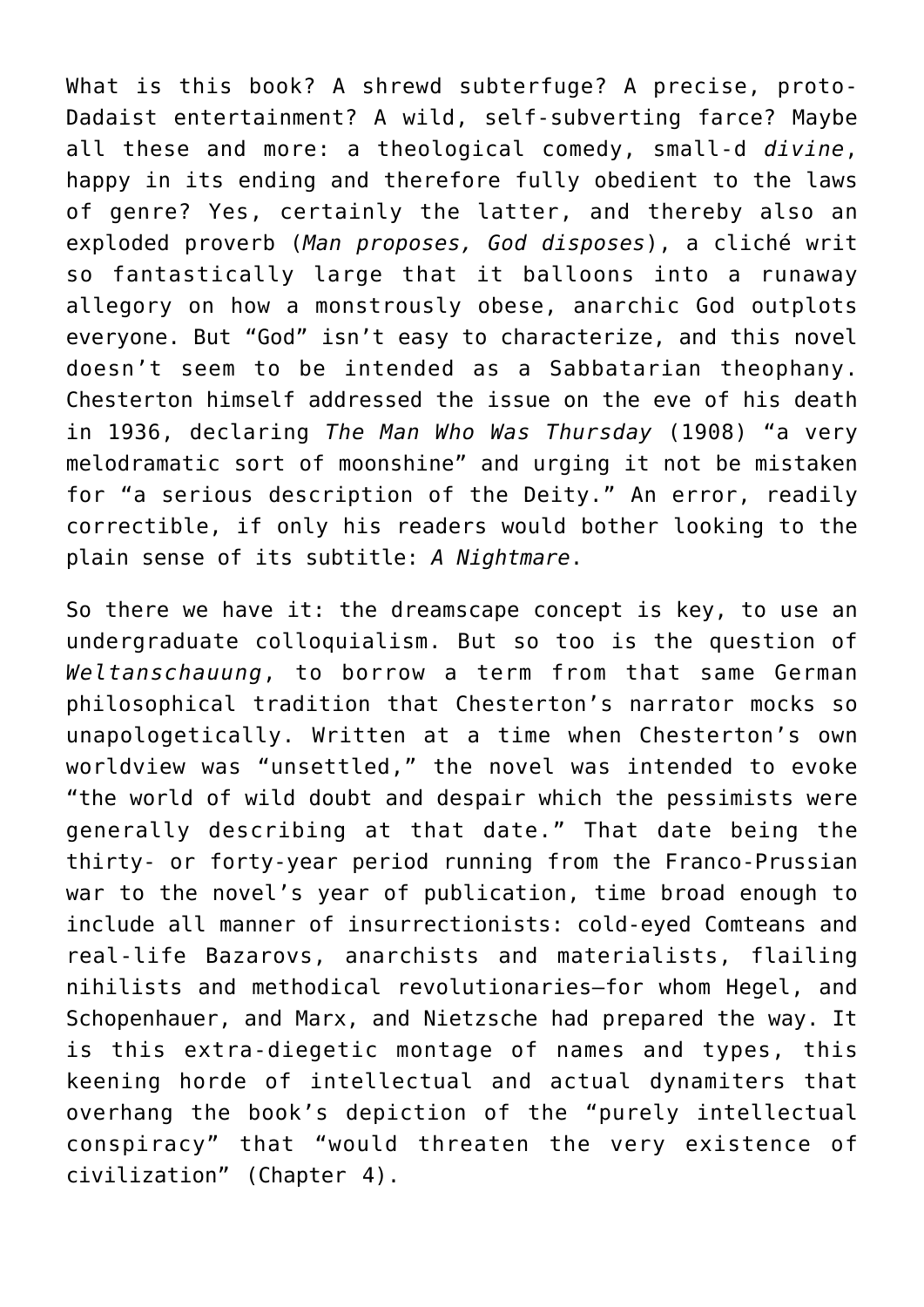The disaffected intellectuals swept up in the novel's ostensible conspiracy (as an analogue, think of the liberal professoriate that makes up today's arts and humanities programs, a society not unlike the unanimous grouping that Young Goodman Brown discovers in that woeful forest outside Salem) are already smugly certain of God's death. So the novel isn't really an allegory on the prankish character of a madcap Deity, but rather of something else, of something more intimately devilish—something more snugly billeted within *unheimlich* precincts of our own human ego.

To make it explicit: Chesterton's careening narrative, lurching breathlessly between metaphysics and multiple levels of topical allusion, is an allegory of radical skepticism—a labeling in which the term "skepticism" includes everything from Hegelian negation to Nietzschean nihilism, from fashionable modes of political terror to faddish tastes in cultural decadence; from the hubristic heights of atheistic humanism to the spiritual stench that emanates from our demystified modernity. Ay, there's the rub! "Radical skepticism," what can that refer to if not the relentless neurosis of modern subjectivity, a condition in which every last detail of one's life and times is prey to disbelief and ontological uncertainty?

As we will see, Chesterton's name for this world-destroying outlook, this dis-ease of the intellect and the spirit, is neither anarchy nor pessimism, but "Impressionism," a type of bewitchment in which realities unceasingly morph into their opposites and consciousness strays through an "an evil dream," straining to throw off "that final scepticism which can find no floor to the universe" (Chapter 11).

Indeed, one's experience of reading the novel is a mimesis of this predicament, and the allegory of skepticism is structurally encoded—to greater and lesser degrees—into the novel's construction. The narrative architecture ranges through an ascending scale of allegory, with the basic design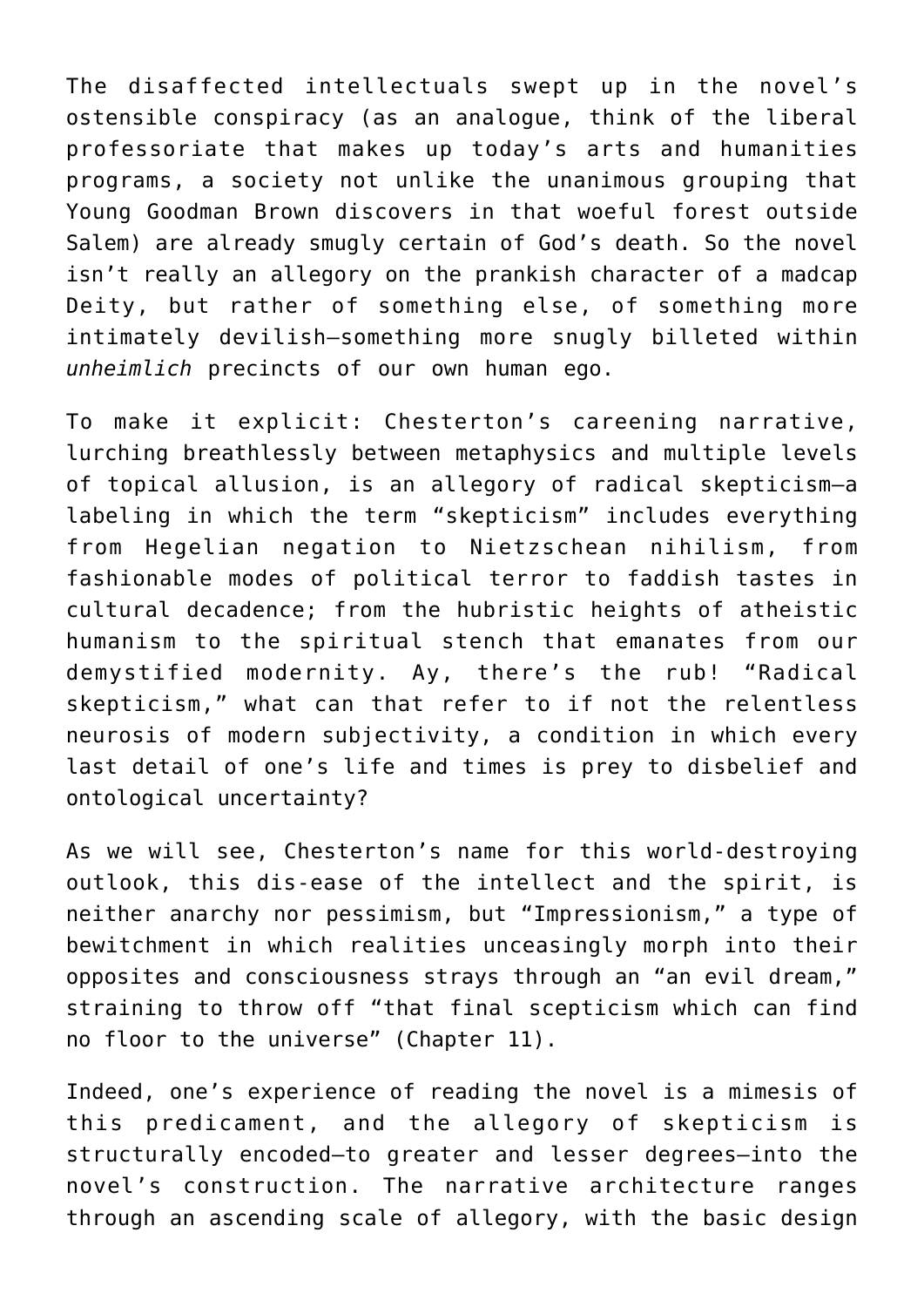consisting of four unequal components:

- 1. the opening poetics-politics debate (a late-Victorian sense of cultural decline, failing canons, skepticism of aesthetic values)
- 2. the dream-vision frame (skepticism gnawing at the citadel of the inner self; phenomenology overthrows the stable cogito; consciousness as a tenuous simulacrum)
- 3. the anarchist detection plot (revolutionary chaos in politics, thanks to Marx and Bakunin; violent outbreaks of nihilism—the assassination of heads-of-state; skepticism of the traditional social order)
- 4. the seating ritual at the festival of creation (beating back skepticism/atheism in religious matters, creationism reaffirmed, resisting scientific materialism)

The interlocking of all these elements reminds us that allegory, as the novel's major structural paradigm, is an extensional, problem-solving trope in which plot and narrative progression often play a crucial part (something that my plotheavy discussion will bear out). Lorna Sage's encapsulation of how allegory 'works' is certainly worth quoting before we set out:

Allegory's distinctive feature is that it is a structural, rather than a textural symbolism; it is a large-scale exposition in which problems are conceptualized and analysed into their constituent parts in order to be stated, if not solved. The typical plot is one in which the 'innocent' . . . is 'put through' a series of experiences (tests, traps, fantasy gratifications) which add up to an imaginative analysis of contemporary 'reality'. (*A Dictionary of Modern Critical Terms*, ed. Roger Fowler, Routledge 1973)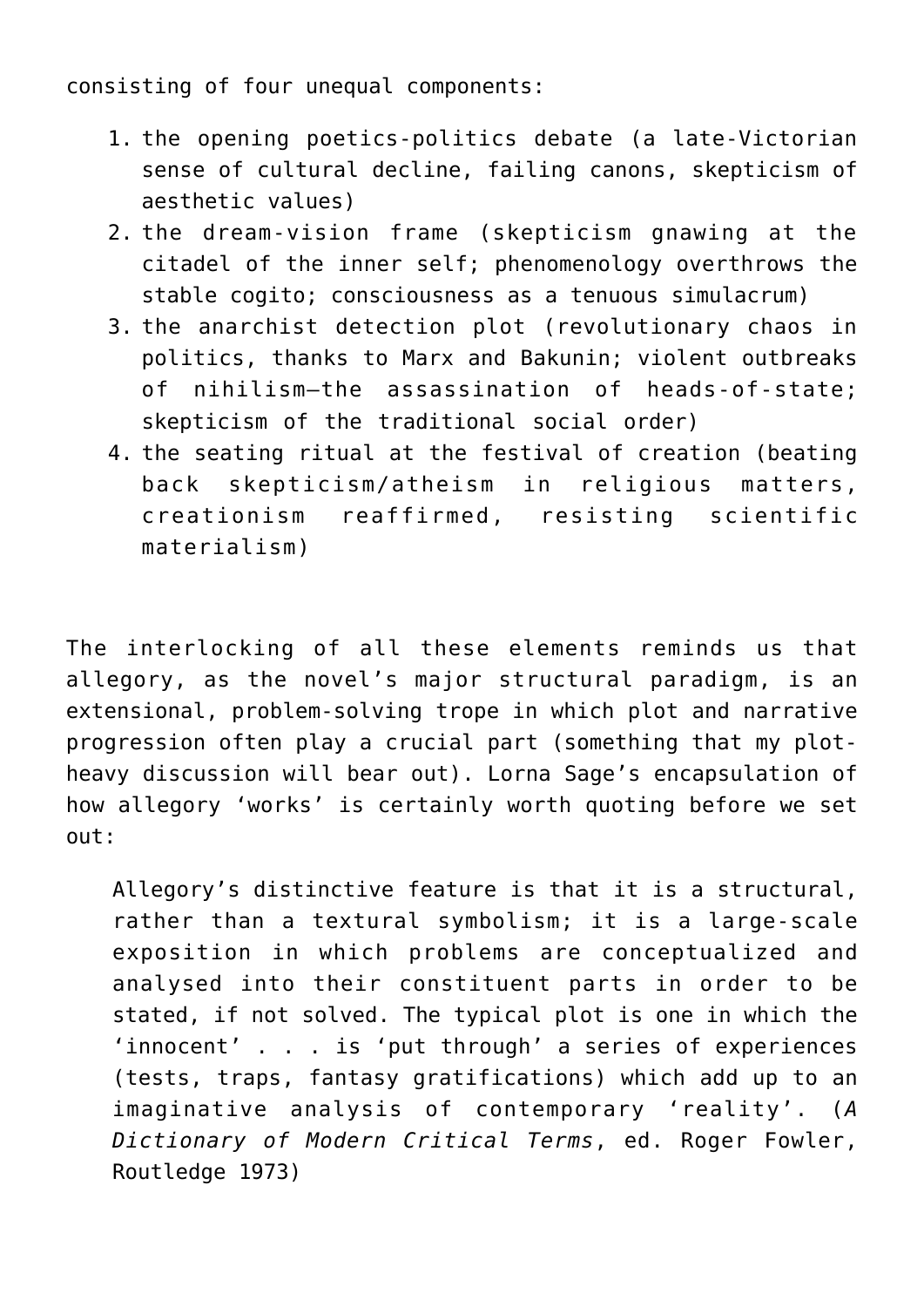We will see that this efficiently-worded description is wellnigh an exact fit for the allegorical mysteries at the heart of *The Man Who Was Thursday*. Peeking ahead, I will only note that Chesterton (i.e., his narratorial persona) reserves "textural symbolism" for evocations of Gabriel Syme's pointof-view, especially his perceptual encounters with the evermore-dream-like irrealities in which he is progressively immersed over the course of the plot.

Time and again, Syme's focal consciousness, i.e., his structural role as narrative focalizer—the lens, as it were, through which the novel is experienced (by the character) and conveyed (to the reader)—is vividly impacted by atmospheric transformations of landscape, skyscape, and urban surfaces; by the interplay of light/dark contrasts; as well as intensities of colour; and not least by sorceries of visual perspective. All of these he categorizes as instances of "impressionism," a term that would have still been fresh to Chesterton in the early twentieth century, as possessing serious aesthetic and epistemological implications. I would, in turn, take "impressionism" to refer to the protagonist's phenomenologically-evolving point-of-view (admittedly, a somewhat clumsy phrasing on my part). Careful readers note that Syme's depth-of-consciousness, his intellectual and aesthetic faculties, deepens even as the plot carries him along to greater and greater confusions.

Part 1

Chesterton prefaces the novel's central action—the oneiric adventure plot—by first walking us across a dream-vision threshold. At novel's opening, the narrator introduces us to the "fantastic skyline" and "wild ground plan" of Saffron Park, a would-be artists' colony in the suburbs of greater London. Throughout the opening chapter, and, indeed, through much of the action, the narrator maintains a light satiric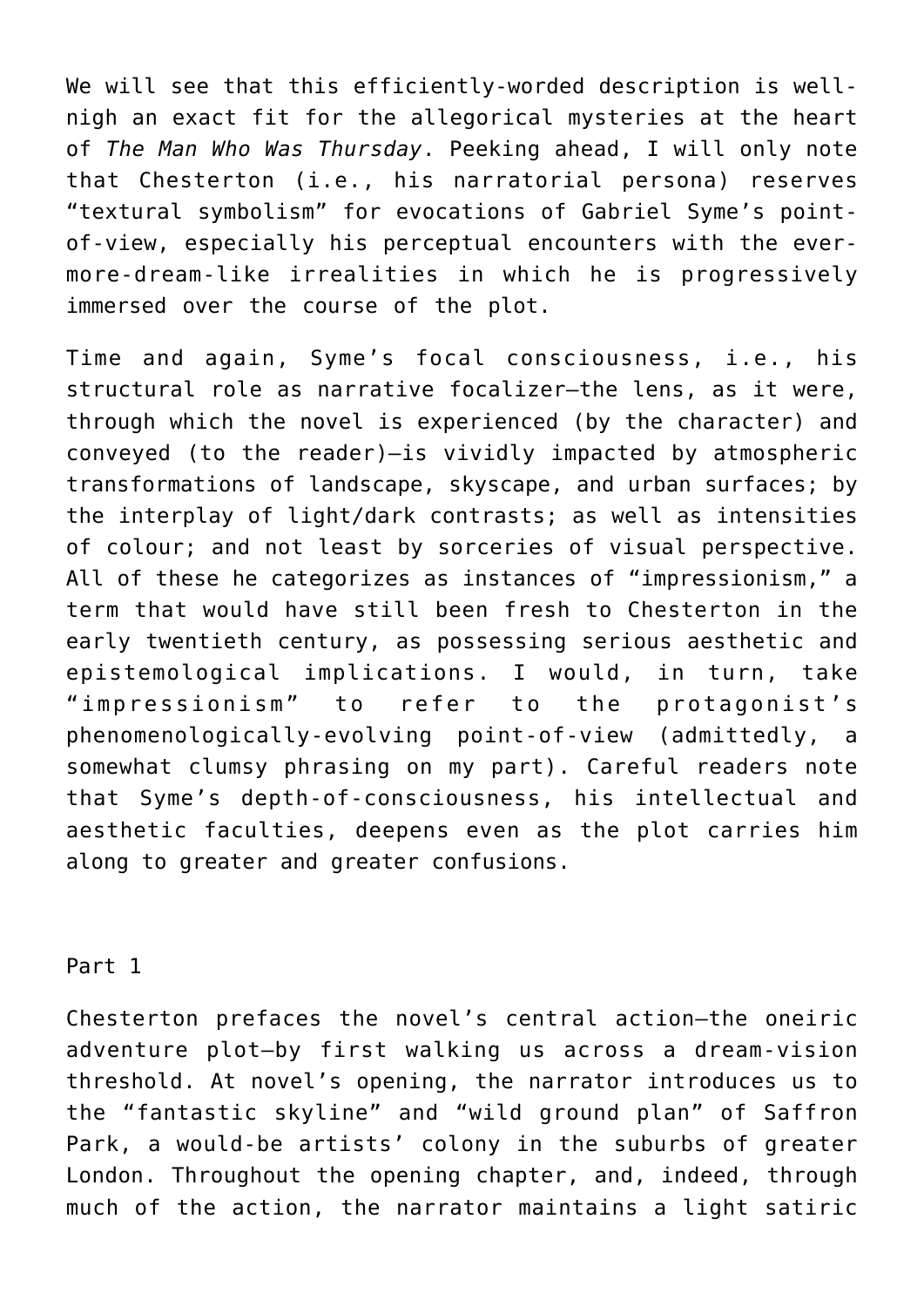tone, while also offering up instances of portentous and selfevident symbolism. Thus, Saffron Park, with its satirized character types (e.g., the radical poet, the white-haired 'philosopher'), is presented against a dramatic atmospheric background. An extraordinary, billowing sunset overhangs a garden-party soiree, and Chesterton avails himself of rich coloration patterns (particularly the colour red) and arthistorical references as he introduces his chief characters. (Such aesthetic flourishes grow in number and importance throughout the novel and in fact constitute what I think is Chesterton's central theme: the implicit nihilism of the modernist sensibility, which Chesterton, writing in 1908, subsumes under the term "Impressionism.")

We should also note that the narrator makes a brief firstperson appearance (as a pronomial "I") in chapter one and that his satiric design is mostly exposited in the first four chapters, where Syme's anti-anarchist convictions are depicted as something quietly but persistently obsessive. Later on, especially in the foolery that sparks the duel in France, Syme is drawn comically but not satirically. The introductory satirical treatment preceding Syme's recruitment as undercover agent is there to fulfill one of the norms of allegory: he is like the lunatic of one idea and thus an 'innocent' (see the Sage quotation above) about to embark on his ordeals. His opposition to anarchism is, at this early stage of the action, single-mindedly intellectual and merely ideological (partly an effect of his upbringing by a freakish pair of parents, with their ridiculously polarized life philosophies). It has yet to be tested and thereby mature into something 'earned', but only after a series of hilarious reversals all along the way.

After the nightmarish plot starts thickening and discoveries proliferate, Syme's anti-anarchist psychology is supplanted by a deepening of his consciousness. Aesthetic cognition is often foregrounded in Syme's reactions—not so much in his reaction to plot twists, but in his impressions of figures, settings,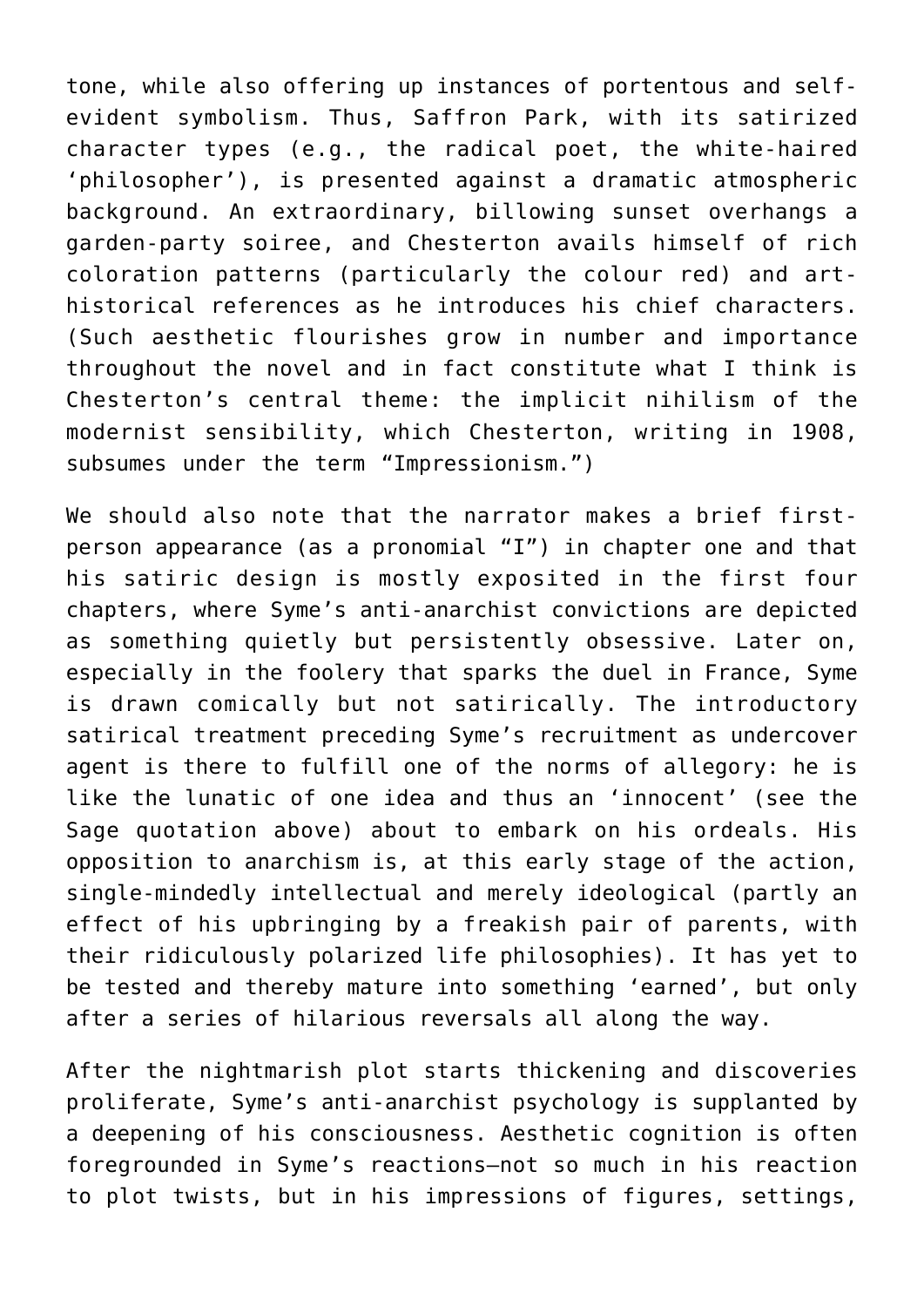and objects. Ideological zeal against anarchy continues as the default driving-force of plot, but it dissolves as the book's major theme. Satire, too, largely disappears, and something that I loosely call 'phenomenology' takes over in the depiction of Syme's mission (specifically, his point-of-view). Theologically-centered allegory also moves to centre-stage as Syme, with the others, commits himself to the pursuit of the inscrutable trickster-President.

Going back to the book's beginnings: the term "dream" appears twice, first in the novel's opening paragraph and then again near the end of that same chapter after the garden party thins out and our protagonist—the aesthetically and politically conservative—Gabriel Syme finds himself exiting the garden alone and light-headed (as if tipsy from champagne), on the verge of re-encountering the black-clad figure of his counterpart and host, the poet Lucian Gregory. That reencounter will include Syme's chiding of Gregory for blabbing on publicly about anarchy instead of keeping really serious things like religion or drink (and presumably a serious commitment to terrorism) in reserve.

Both Syme and Gregory bear allusive first-names recalling angelic personae of biblical mythology. As an emphatically self-declared anarchist, Gregory will, in the novel's "vision[ary]" conclusion,—also set in a sumptuous garden or parkland—disrupt the seating ritual in the role of *hasatan—"*the accuser"—and spew direct "hate" at Syme and the other enthroned Days, all of whom Gregory denounces as a metaphysical and terrestrial ruling elite.

The novel's dream-vision frame expires with Syme's swooning hallucination of Sunday's massively expanding and indescribable face. Sunday is of course the novel's supreme absurdity and supreme mystery all at once. We first 'see' him at a lavish breakfast-club meeting in Leicester Square at which are assembled all the 'anarchists' with their various disguises and code names as days of the week. At story's end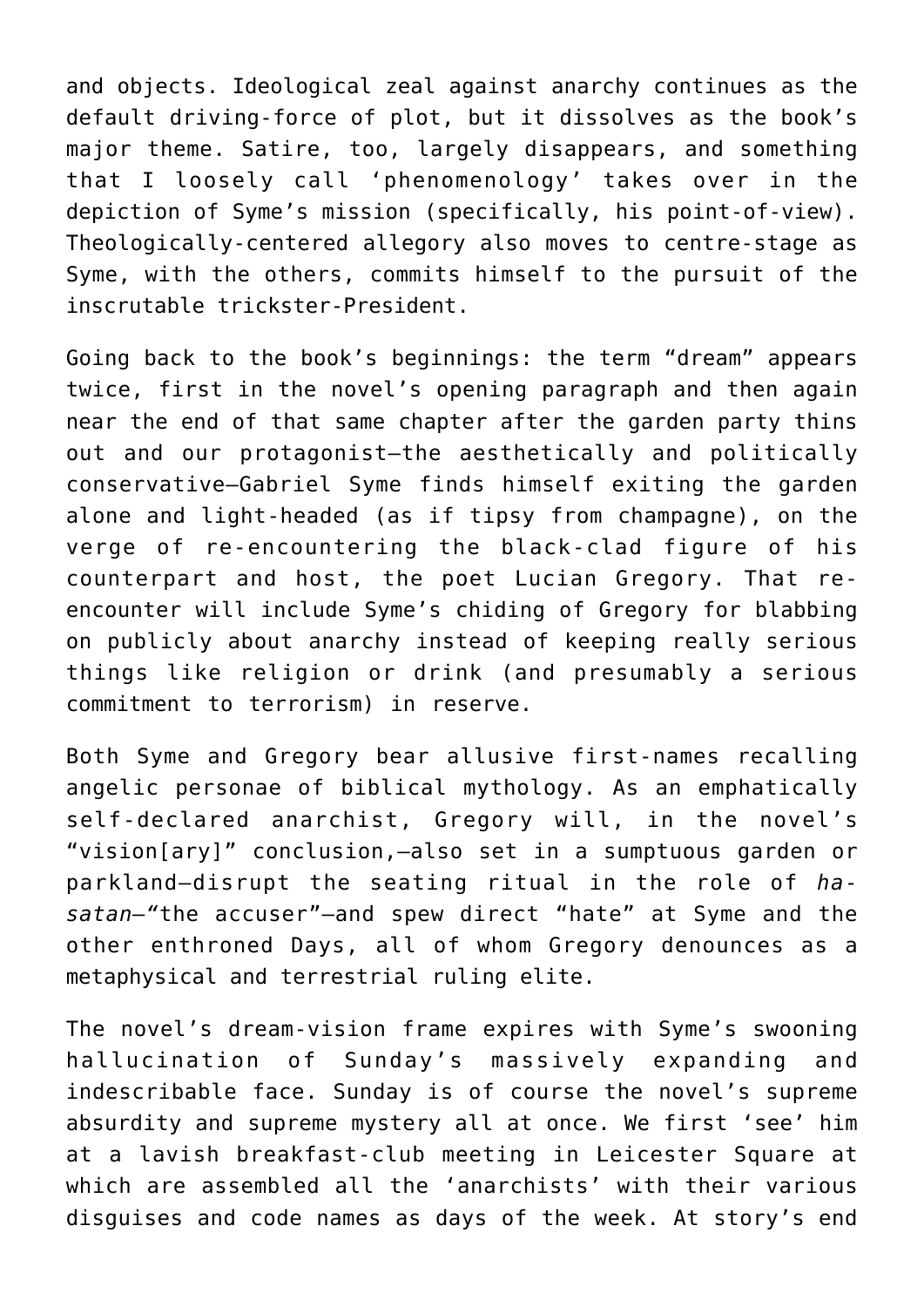this same group is cosmogonicly attired as the biblical daysof-creation, ritually installed and holding conversation before they are to partake of a great banquet.

To repeat: such is the transcendent outcome of Sunday's ritual in-gathering of his anarchists-detectives; all the detectives are seated according to their days-of-the-week aliases, which, as just mentioned, correspond to the order of creation in Genesis 1. Sunday speaks and so do the detectives themselves and, but for the obstreperous Secretary (Monday), with the disturbingly fulgurating smile, it seems that here, at the end of our tale, opposites are reconciled, history is sublimated, and the peace of the Lord's sabbath prevails.

Meanwhile, to repeat again: Gregory shows up as *ha-satan*, the accuser from the book of Job, spraying vitriol against governance and law, and against Sunday's apparent immunity to suffering. This vitriolic outburst is actually a continuation of the anarchist-accuser's unfinished fury in chapters one (when Syme upstages him at the garden party, disparaging anarchy as, among other things, "vomit") and two (when Syme usurps his role at the underground anarchist cell meeting after Gregory's weak and underplayed election speech). We should additionally note that a line from Christ's passion prediction in Mark 10 ("Can you drink of the cup … ?") echoes in Syme's mind as he swoons into total mental blackness before awakening from his dream-adventures; and when he awakes he finds the poet Gregory harmlessly by his side as they walk on the country outskirts of Saffron Park.

Within the book's over-arching dream-vision framework is embedded a typically suspenseful 'ticking time-bomb' thriller plot which climaxes on the jetty of a French coastal town, where it is discovered that the detectives were chasing their own tail all along: the ostensible anarchists turn out to have been policemen appointed by Sunday himself as he sits invisible in a pitch-dark room in Scotland Yard. Following the 'we're all cops' discovery in chapter twelve, the novel's last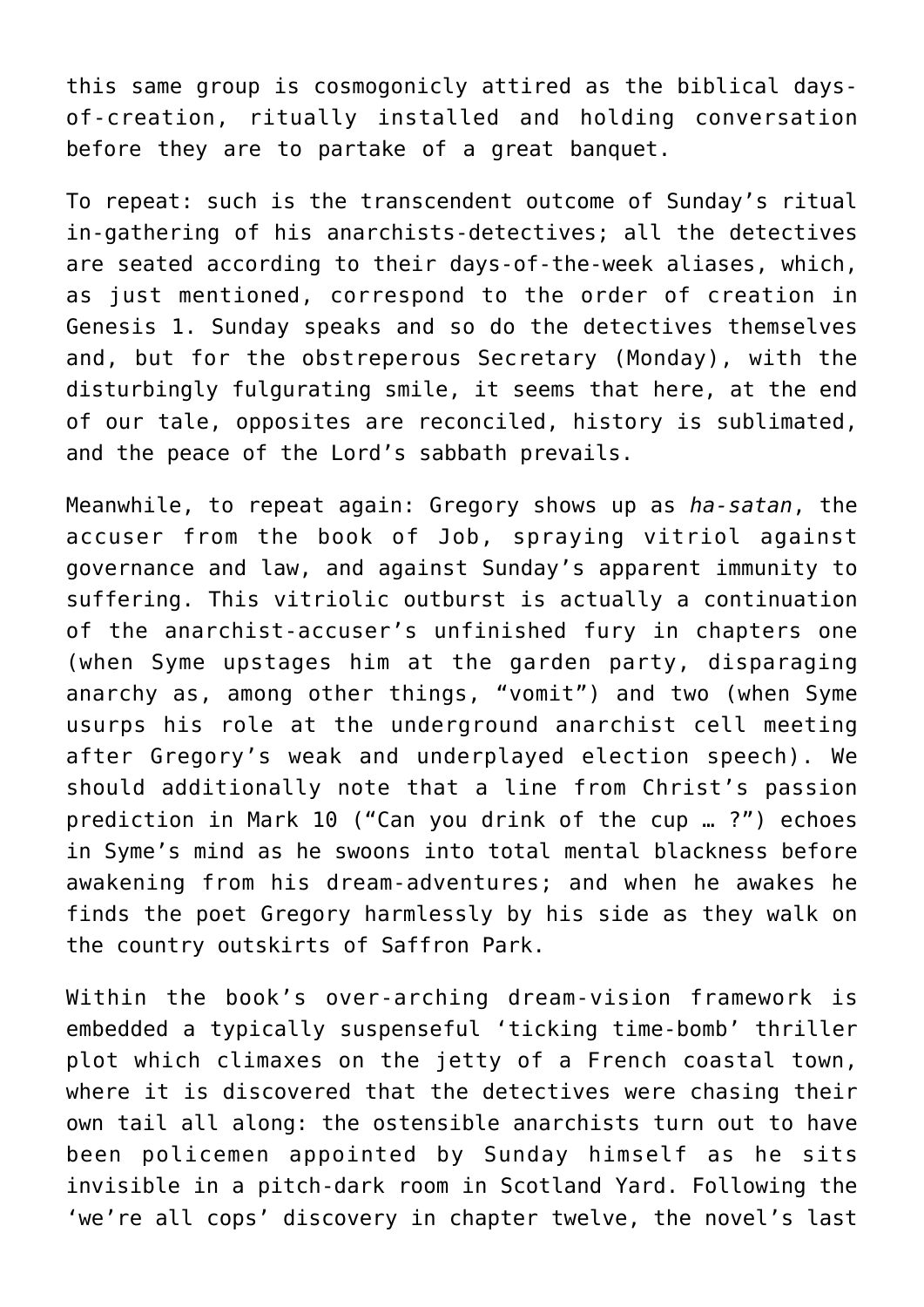three chapters serve as an allegorical denouement, in which a wild goose chase through London and into the English countryside culminates in what I have already described as the ritualistic sitting of God's heavenly court.

The court is installed in a prelapsarian country manor setting. After all the nightmare scenarios he has passed through, Syme finds himself in the role of a metaphysical Thursday—or day four of the Christian reading of Genesis 1—but also feels that his psyche and his former bouts of nightmarish fear have been cleansed by a restorative sense of childhood wonder and innocence. The novel's closing section includes a quiet but unmistakable Gospel allusion as the narrator intones of Syme's feeling himself "in possession of some impossible *good news*." [italics mine]

And that takes us to the very end of the book. So what I've just described at length is its structural logic: two diametrically opposed poetic and political outlooks bandying back-and-forth, prefacing a dream-vision framework that encloses an ironical thriller plot, which climaxes and gives way to a closing allegorical ritual. What can all these enfoldings mean? What is Chesterton up to with all this symbol-heavy craziness and tangled plotting in the first decade of the twentieth century?

More to the point, the literary-critical question is this: what do dream (i.e., 'nightmare' according to the subtitle), allegory, and ritual have in common? Answer: they are all symbolic modes operating like tropes with explicit or manifest content 'pointing' to another level of conceptual significance. They're all in their own way signifying systems, with a material basis supporting a semantic message. In order to make sense, all three—dream, ritual, and allegory—must be interpreted as coded systems of meaning. They are incomplete experiences without such an interpretative action. The dream is a psychological code; ritual has a spiritual or mythic code behind it; and allegory offers, let's just say, an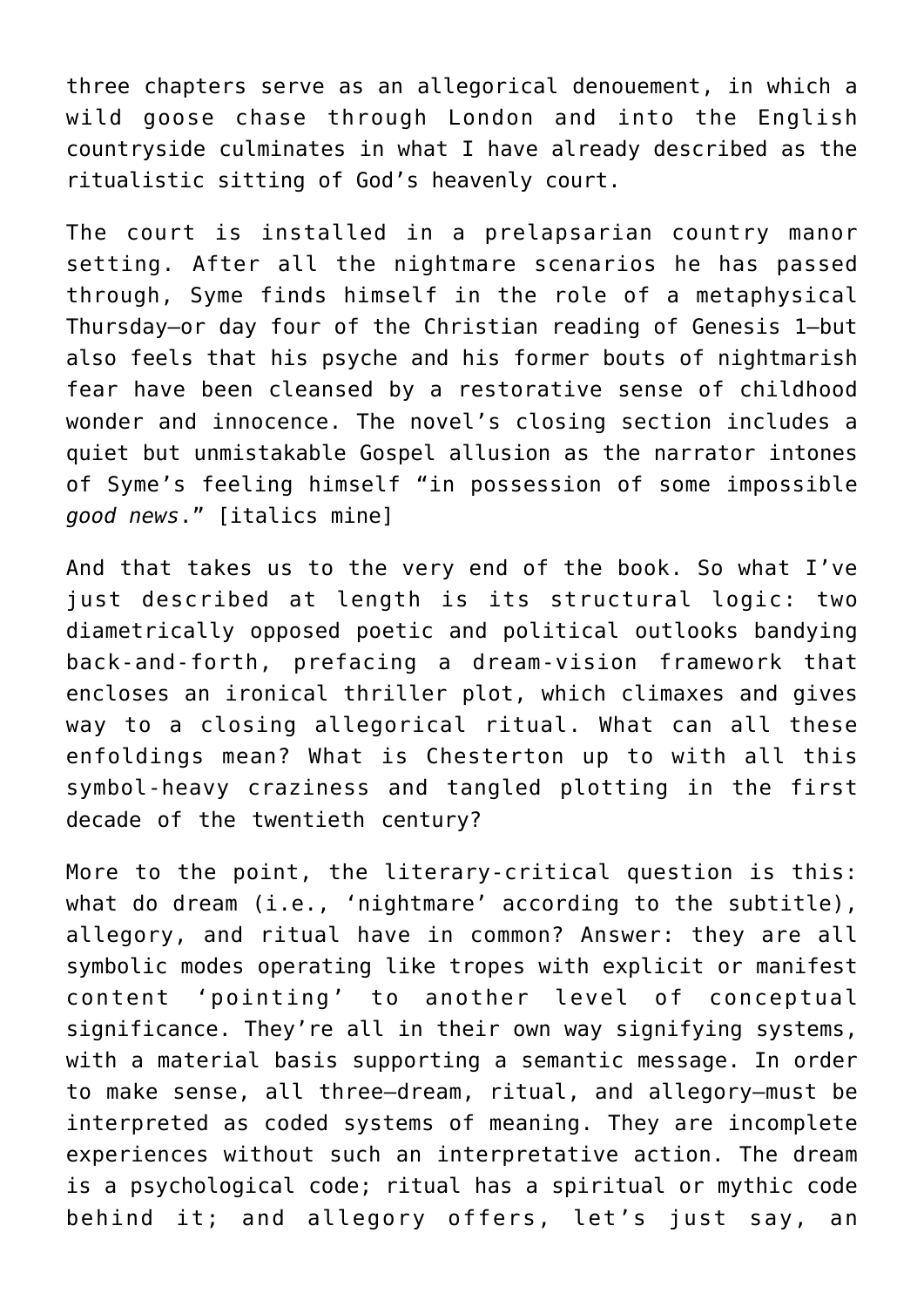intellectual or ethical code.

Part 2

The pivotal figure as far as the novel's allegorical design is concerned is of course Sunday and yet his allegorical significance, multi-faceted and cosmic in range, remains in the end indeterminate. His mysterious, allegorical inexhaustibility is the tempting hermeneutic aporia of the entire novel, yet the novel is not primarily about him but rather about Gabriel Syme, the chief protagonist and narrative focalizer.

Syme is the protagonist of the novel's dream code; and he is presented as a poet whose consciousness is perpetually grappling with radical uncertainty. This brings us to what I think of as the thesis behind the entire novel, namely that *The Man Who Was Thursday* suggests that conclusive interpretation of the nature of modern as well as ultimate reality is impossible, but that we can transcend skepticism, nihilism, and relativism through ritual, for it is in a ritualized reversion to Genesis 1 that the novel concludes. Syme takes his happy place with other members at God's heavenly council.

So *The Man Who Was Thursday* moves forward as what seems an ideological allegory but by the end we discover that political anarchism is but a symptom of the more radical uncertainties troubling the modern *Zeitgeist*. The revelation gets played out in Syme's consciousness as he fights his way through an escalating series of bewilderments. Tensions mount during his initial appearance at Saffron Park and uncertainties multiply from his corkscrewing restaurant table experience to his arrival at the foreign-looking Leicester Square to his first contemplation of the enormous bulk presented by Sunday during that first breakfast. In all cases the narrator is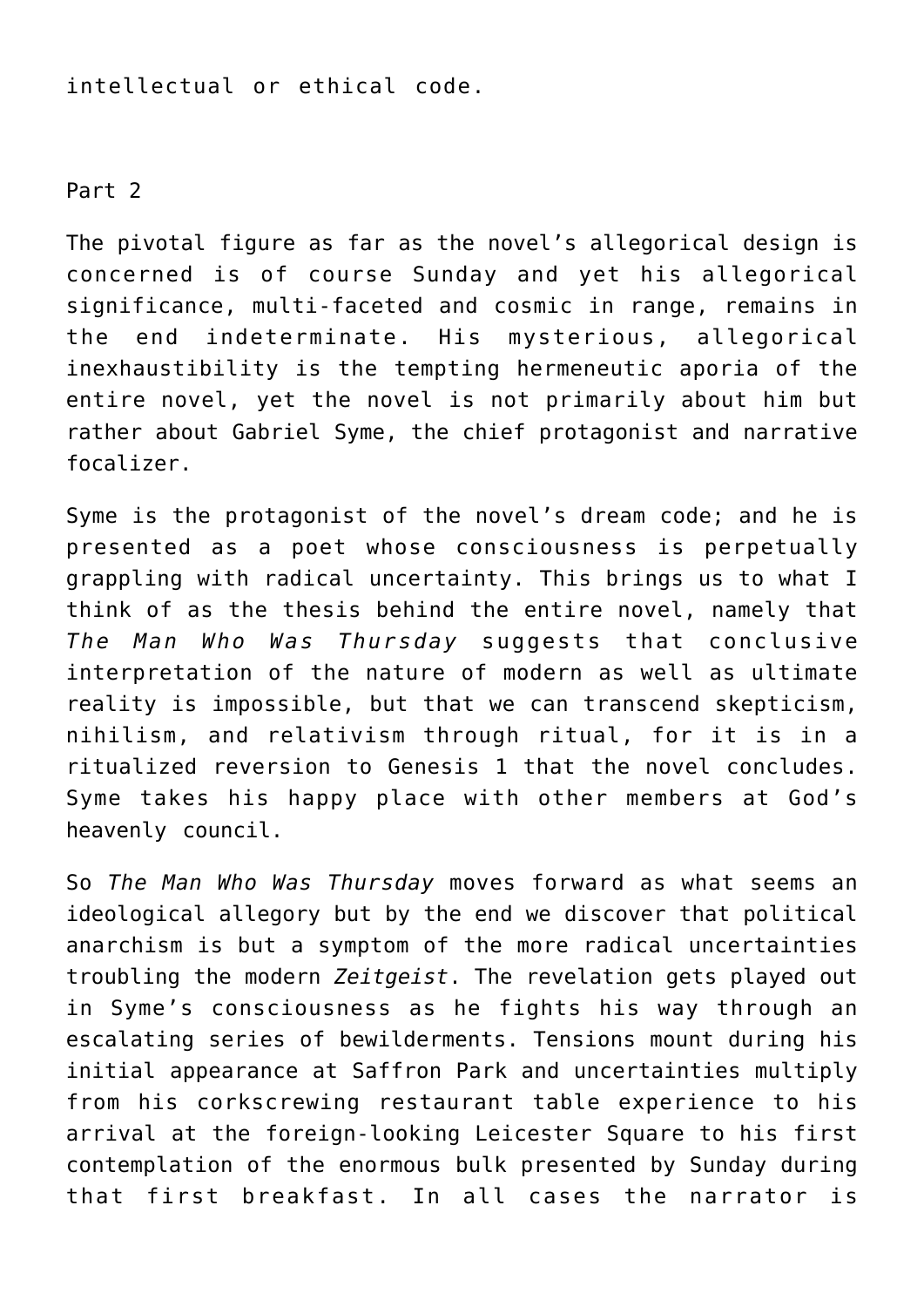concentrating our attention on Syme's acts of consciousness—and we may safely say that Chesterton's technique is phenomenological.

What I mean by this is as follows. Taken as a narratological device, Syme's point-of-view does its steady, focalizing work throughout the novel; the detective is indefatigable in his mission, despite the dizzying, dream-like events that befall him. At the same time Chesterton periodically slows or pauses the action with lengthy, descriptive passages devoted to Syme's moments of disorientation and reorientation. The effect here becomes phenomenological. We 'see' consciousness undergoing sudden bouts of ontological uncertainty and intentional slippage. Syme's perceptions of reality are repeatedly destabilized and—to use the terminology of Russian Formalism—defamiliarized. For example, his familiar, conscious hold on the architectural topography of London is periodically subject to estrangement (*ostranenie*). There's the Embankment scene when he gets off the steam tug, shortly to meet Monday; the glimpse of St Paul's dome after he navigates a mazelike warren of little streets while hapless to throw Professor de Worms off his tail; the apartment complex where Bull resides, etc.

The middle of these anticipates the effects wrought by Kafka, but resolves on a note of religious reassurance:

The sky above was loaded with the clouds of snow, leaving London in a darkness and oppression premature for that hour of the evening. On each side of Syme the walls of the alley were blind and featureless; there was no little window or any kind of eve. He felt a new impulse to break out of this hive of houses, and to get once more into the open and lamp-lit street. Yet he rambled and dodged for a long time before he struck the main thoroughfare. When he did so, he struck it much farther up than he had fancied. He came out into what seemed the vast and void of Ludgate Circus, and saw St. Paul's Cathedral sitting in the sky.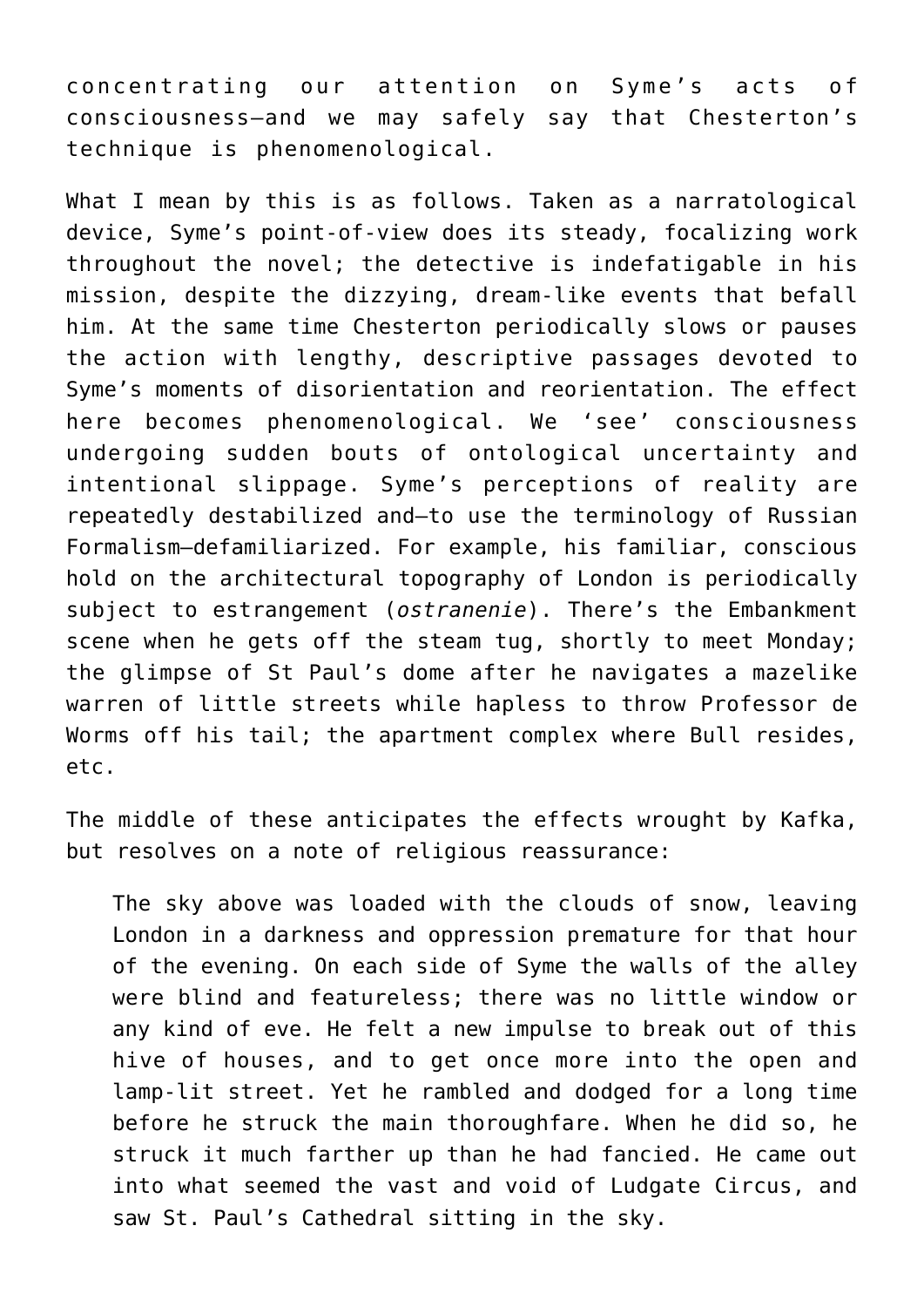At first he was startled to find these great roads so empty, as if a pestilence had swept through the city. Then he told himself that some degree of emptiness was natural; first because the snow-storm was even dangerously deep, and secondly because it was Sunday. And at the very word Sunday he bit his lip; the word was henceforth for him like some indecent pun. Under the white fog of snow high up in the heaven the whole atmosphere of the city was turned to a very queer kind of green twilight, as of men under the sea. The sealed and sullen sunset behind the dark dome of St. Paul's had in it smoky and sinister colours—colours of sickly green, dead red or decaying bronze, that were just bright enough to emphasise the solid whiteness of the snow. But right up against these dreary colours rose the black bulk of the cathedral; and upon the top of the cathedral was a random splash and great stain of snow, still clinging as to an Alpine peak. It had fallen accidentally, but just so fallen as to half drape the dome from its very topmost point, and to pick out in perfect silver the great orb and the cross. When Syme saw it he suddenly straightened himself, and made with his sword-stick an involuntary salute.

The culminating moment of modernist-consciousness-in-crisis occurs after the sword fight with the fake Marquis, as Syme, his detective compatriots, and a couple of Frenchmen march through a wood, fleeing what seems to be a posse of welldrilled anarchists, some of whom wear black masks. In this wood Syme undergoes an extraordinary epiphany about the insubstantial and fugitive nature of reality. His epiphany is rendered as an encounter with 'impressionism', a term that in this case includes not only its aesthetic denotations as in the modern art movement of that name but also encompasses any number of ontological doubts. The passage is absolutely brilliant and stands as a baffled, psychologically selfsearching expression of modern man's deep skepticism about 'reality':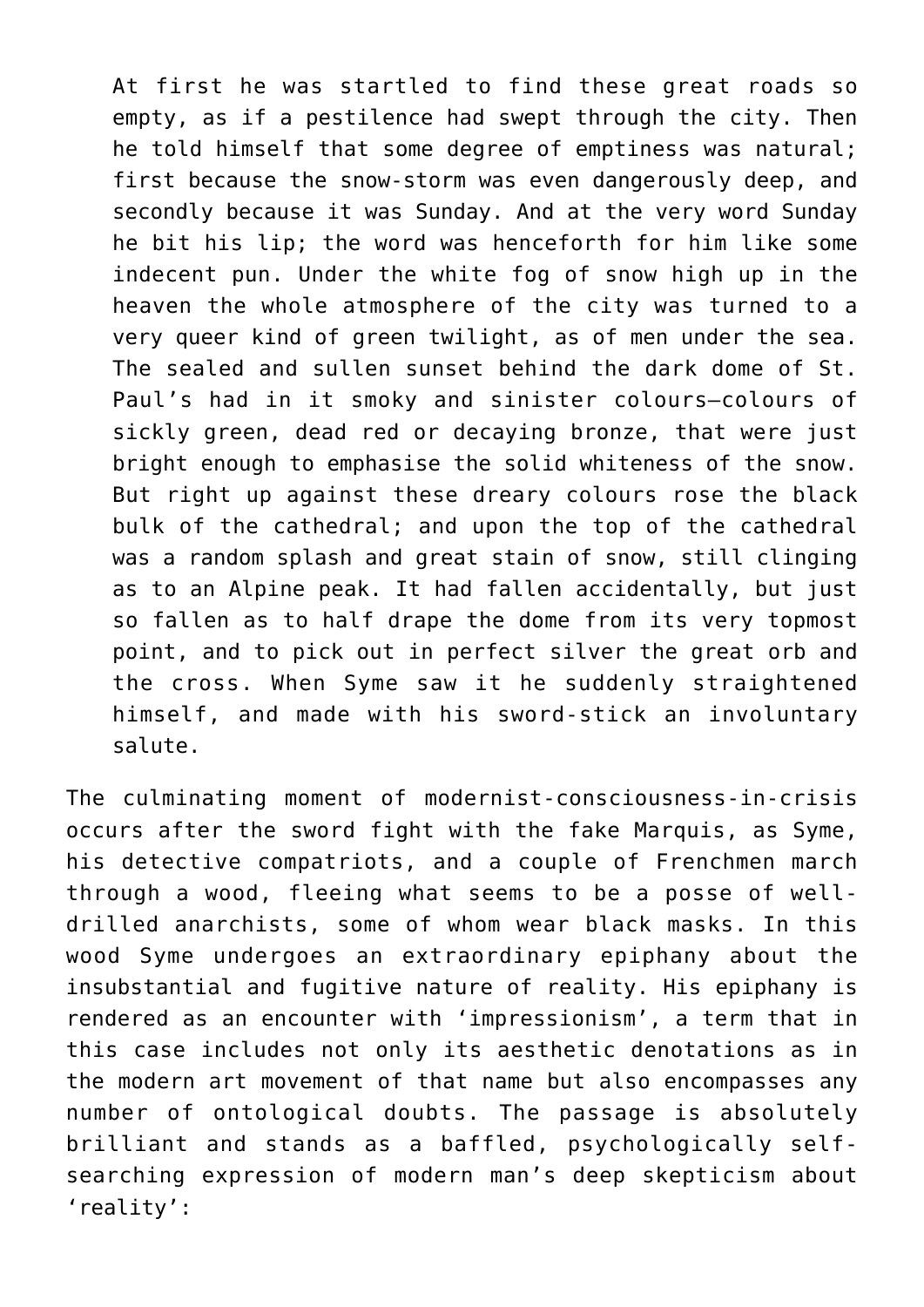The others gave one glance over their shoulders, and saw that the dark cloud of men had detached itself from the station and was moving with a mysterious discipline across the plain. They saw already, even with the naked eye, black blots on the foremost faces, which marked the masks they wore. They turned and followed their leader, who had already struck the wood, and disappeared among the twinkling trees.

The sun on the grass was dry and hot. So in plunging into the wood they had a cool shock of shadow, as of divers who plunge into a dim pool. The inside of the wood was full of shattered sunlight and shaken shadows. They made a sort of shuddering veil, almost recalling the dizziness of a cinematograph. Even the solid figures walking with him Syme could hardly see for the patterns of sun and shade that danced upon them. Now a man's head was lit as with a light of Rembrandt, leaving all else obliterated; now again he had strong and staring white hands with the face of a negro. The ex-Marquis had pulled the old straw hat over his eyes, and the black shade of the brim cut his face so squarely in two that it seemed to be wearing one of the black half-masks of their pursuers. The fancy tinted Syme's overwhelming sense of wonder. Was he wearing a mask? Was anyone wearing a mask? Was anyone anything? This wood of witchery, in which men's faces turned black and white by turns, in which their figures first swelled into sunlight and then faded into formless night, this mere chaos of chiaroscuro (after the clear daylight outside), seemed to Syme a perfect symbol of the world in which he had been moving for three days, this world where men took off their beards and their spectacles and their noses, and turned into other people. That tragic self-confidence which he had felt when he believed that the Marquis was a devil had strangely disappeared now that he knew that the Marquis was a friend. He felt almost inclined to ask after all these bewilderments what was a friend and what an enemy. Was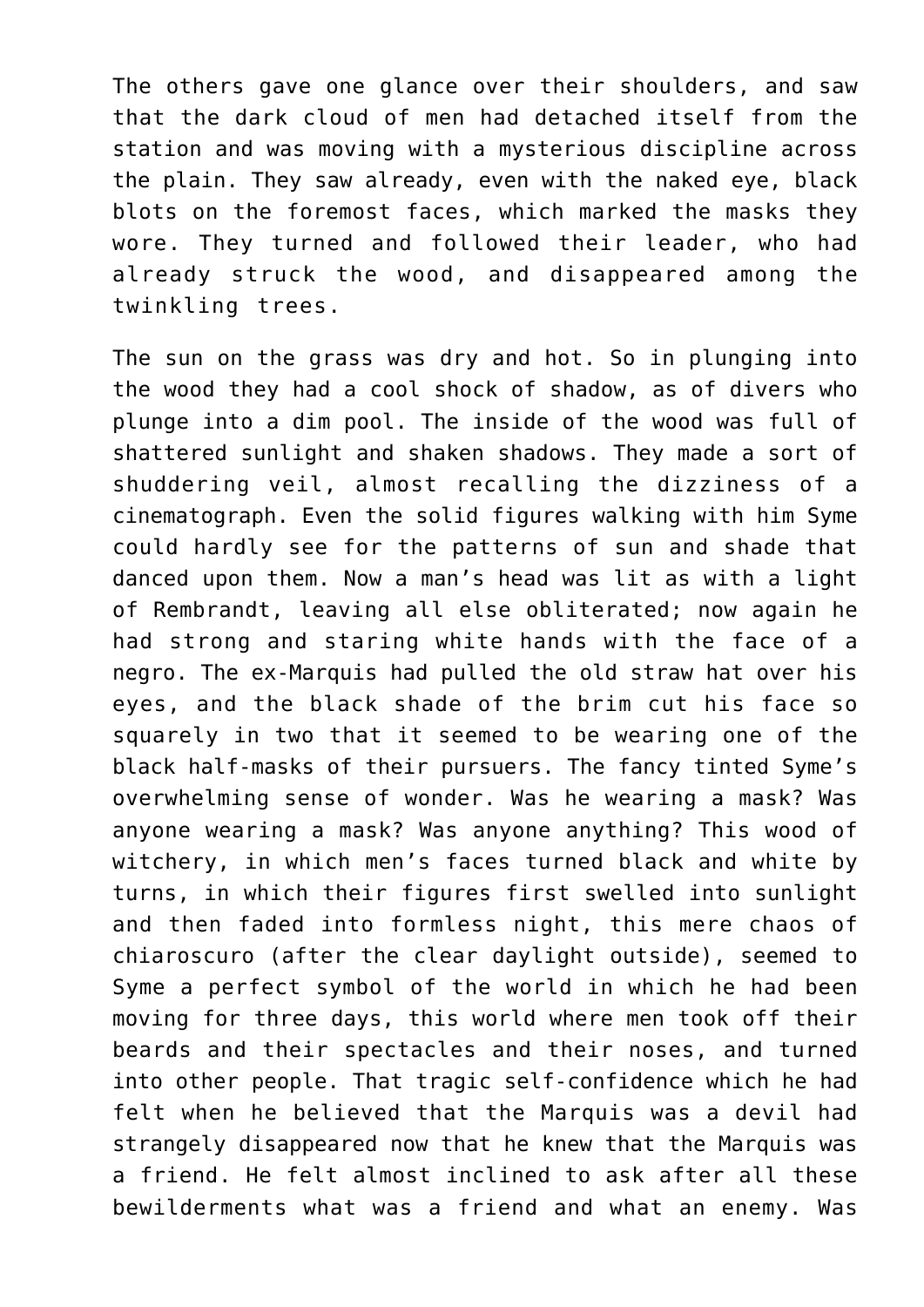there anything that was apart from what it seemed? The Marquis had taken off his nose and turned out to be a detective. Might he not just as well take off his head and turn out to be a hobgoblin? Was not everything, after all, like this bewildering woodland, this dance of dark and light? Everything only a glimpse, the glimpse always unforeseen, and always forgotten. For Gabriel Syme had found in the heart of that sun-splashed wood what many modern painters had found there. He had found the thing which the modern people call Impressionism, which is another name for that final scepticism which can find no floor to the universe.

So there we have it—the world, reality itself, as a bottomless 'wood of witchery'. And what can "Impressionism" mean in this context except the following?—The so-called objective world 'out there' and the subjective world 'in here' consist of an ever-changing flux or flow of sensation and perception with no higher significance than their momentary aesthetic unity. There is no possible stasis to this phenomenalism, no foundation, no depth of substance to reality—only a kaleidoscopic succession of brief forms.

Syme's mind gapes in wonder and alarm. When you get right down to it, there's no "it" there; there's nothing "down" there but what the new physics is discovering at just about the time that Chesterton writes the novel. Reality is a virtual zone of quantum uncertainties. Modern experience is a barely narcotized sense of panic. Modern ('secular') reality is sensuous, and richly aestheticized, in our arts and appreciations, but it is also resoundingly empty of substance and transcendental meaning. It has been so from Feuerbach and Marx, down to Darwin, Nietzsche, Bakunin, Pater, Freud, Bergson, wave upon wave of modernist art movements, etc., etc., not to mention Einstein's relativity theory (published 1905) and the subatomic worlds of his fellow post-Newtonian physicists. 'Reality' seems to be irresolvably anarchic no